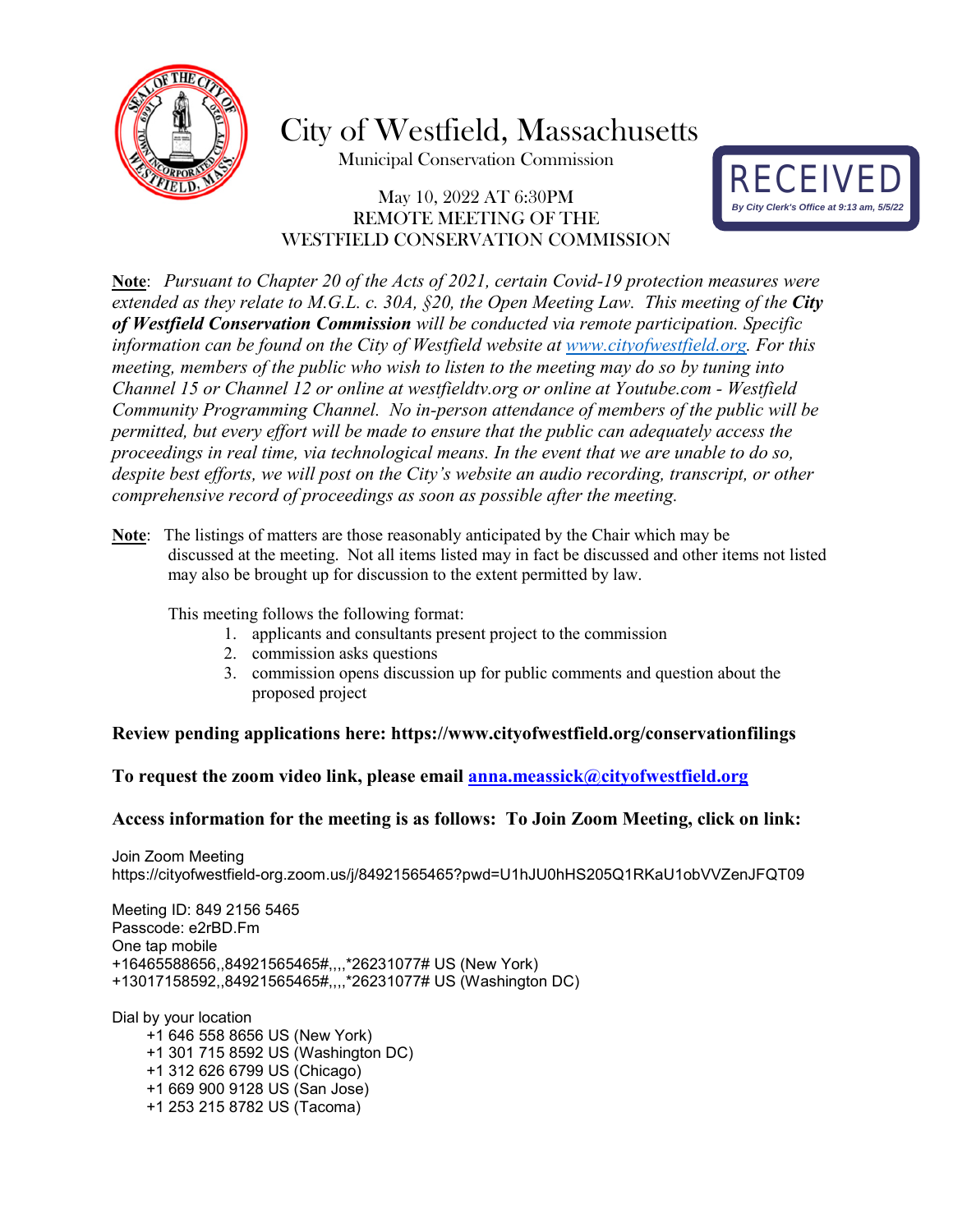+1 346 248 7799 US (Houston) Meeting ID: 849 2156 5465 Passcode: 26231077 Find your local number: https://cityofwestfield-org.zoom.us/u/kc2n8wiPZ

# 1. CALL TO ORDER/ROLE CALL

### 2. OPEN PARTICIPATION

A. Any members of the public who would like to address the Commission.

### 3. PUBLIC MEETINGS (RDA's)

- A. 240 Russellville Road (62R-1)-Oscar Naula-Installation of a new septic system.
- B. 291 East Main Street (28R-12) Friendly's Restaurant -Repaving existing parking lot and construction of a hardscape patio.
- C. 1515 Granville Road (20R-2)- Springfield Water and Sewer Commission-Removal of trees
- D. 57 Jessie Lane (4R-140)- Catherine and James Pelletier Replacement of septic system

### 4. PUBLIC HEARINGS (NOI's)

- A. 149 Neck Road (35R-15)-DEP File #333-0813- Installation of a new administrative building.
- B. 0 Southampton Road (70R-8)- Ryan Geeleher/Geeleher Enterprises-Installation of a new self-storage building
- C. 231 East Main Street (28R-10)- Brixmor SPE 6 LLC Proposal for building a drivethru restaurant

# 5. ENFORCEMENT

- A. 33 Castle Hill Rd (14R-53-8) Willard and Patricia Kopatz Violation: filling and working within a wetland
- B. 0 Bayberry Lane (46R-68) Sergey Novenko Violation: Removal of trees near an intermittent stream
- C. 0 Bayberry Lane  $(46R-59 & 46R-60)$  Samuel Shokov